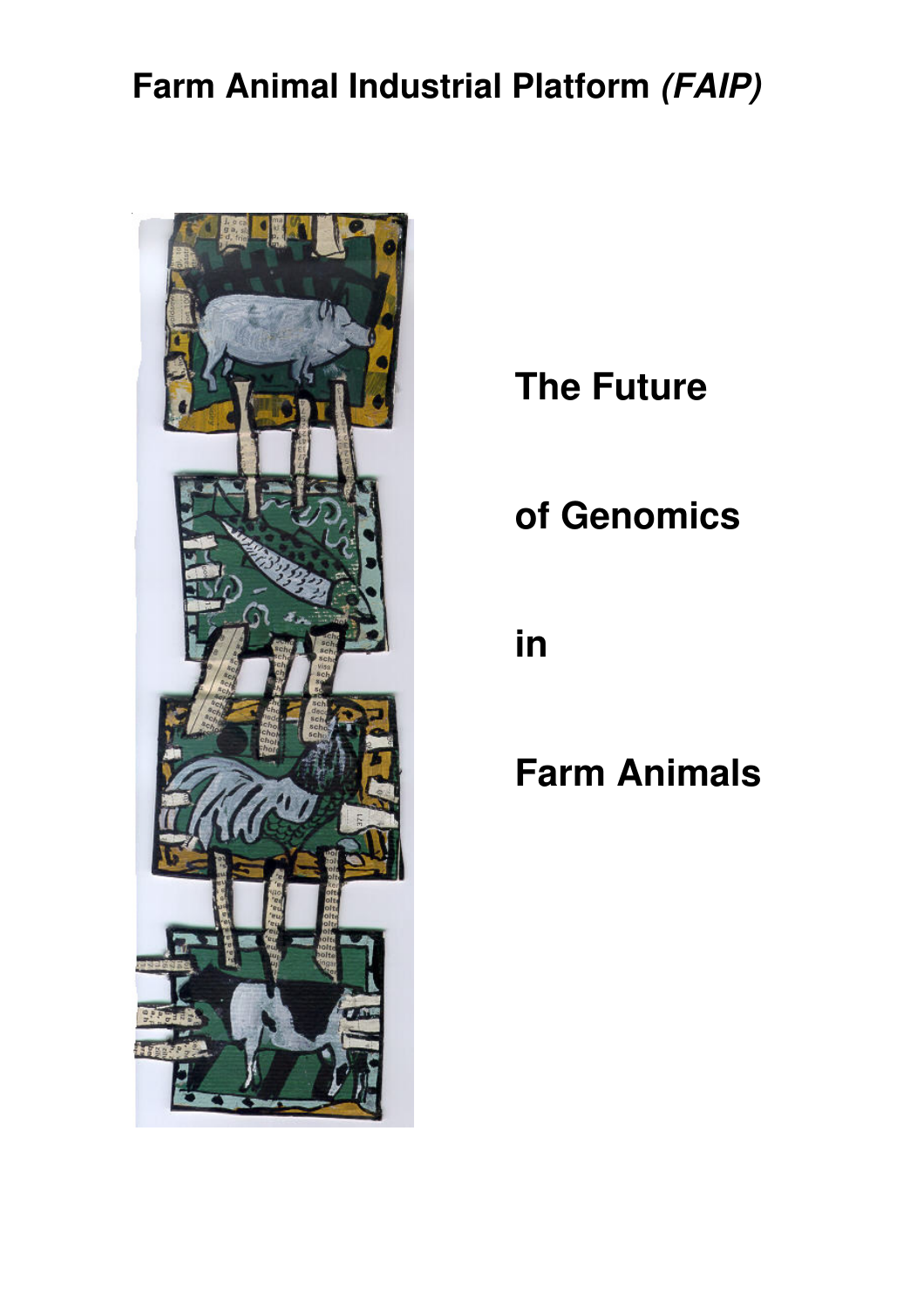November 2000

#### **Steering Committee**

Dr. Jan Merks, IPG - Institute for Pig Genetics, chairman

Dr. Ole Andersen, The Danish AI Societies

Dr. Pierrick Haffray, SYSAAF

Dr. Cliff Nixey, BUT – British United Turkeys

#### Secretariat:

A.M. Neeteson MSc Benedendorpsweg 98 NL-6862 WL OOSTERBEEK The Netherlands Tel 31 26 339 15 38 Fax 31 26 339 15 39 E-mail Neeteson@iaf.nl URL www.faip.dk

The European Research Area (ERA): http://europa.eu.int/comm/research/area.html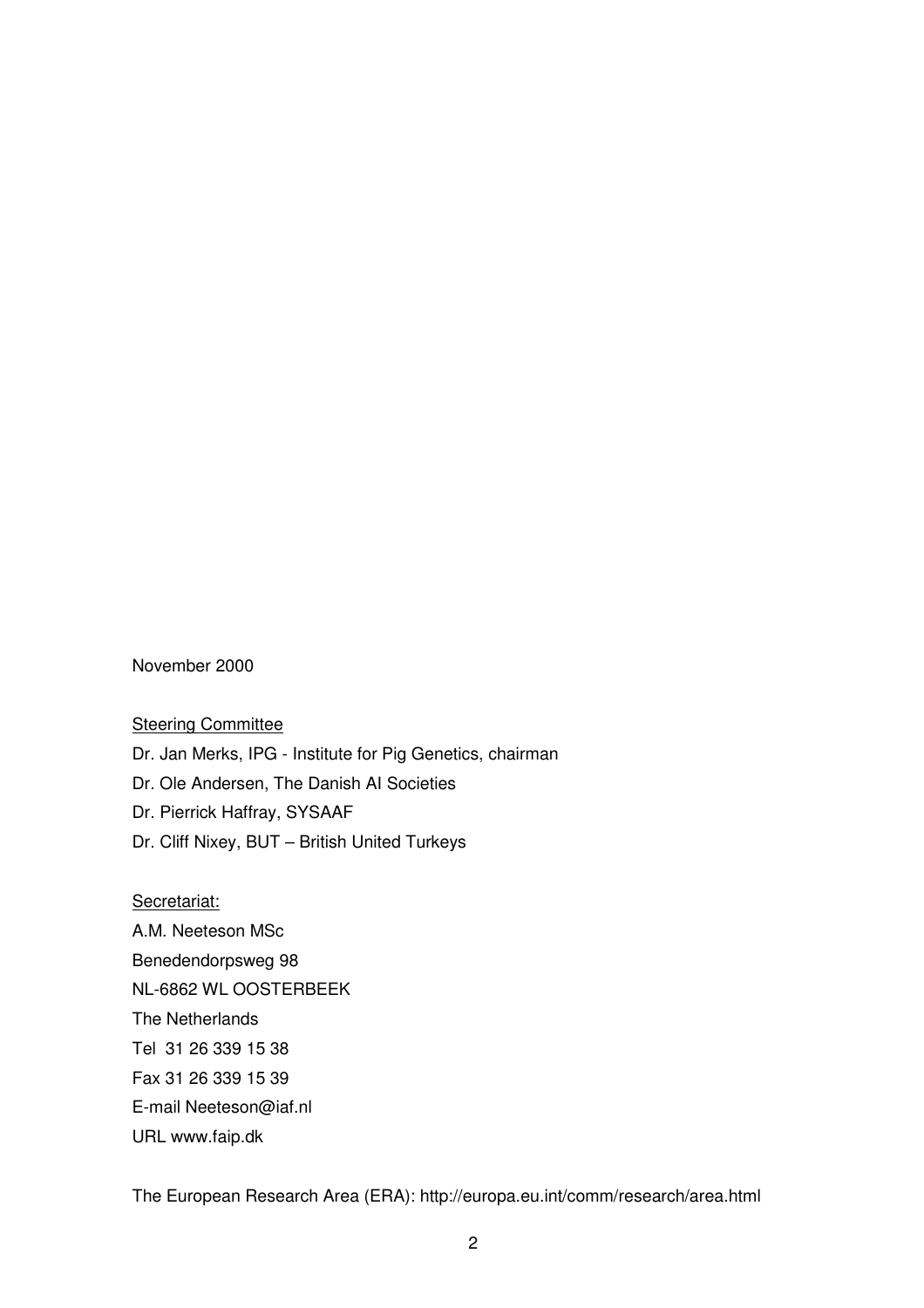# **The Future of Genomics in Farm Animals and the ERA**

The Farm Animal Industrial Platform (FAIP) , forum of European farm animal breeding and reproduction organisations (both industries and umbrellas of SMEs), welcomes the initiative of the European Research Area

- to reinforce links with national efforts and networking, and
- to use among others large and long standing projects to strengthen and implement the role of genomics.

Genomics and bio-informatics in farm animals will lead to new and more sustainable farm animal breeding concepts. European livestock breeding – now leading at the global level needs these concepts in order

- to stay competitive at the world level, and
- to decide how European farm animals will look like.

The use of GMOs in animal production is economically not feasible and not accepted by society. Therefore, the main implementation of genomics in livestock will be the use of genetic markers in selection (Marker Assisted Selection). Also the better understanding of biology will lead to new breeding goals.

Genomics and bio-informatics need to be supported internationally, because the concepts are too expensive for single member states, let alone for SMEs. Access of breeders and genetic resources to the use of genome information needs careful attention. Research efforts are necessary on finemapping, sequencing, functional genomics, bio-informatics and, very important, implementation of research into breeding practice.

The emphasis should be on

- European wide integration of national efforts, including industries and SMEs (or networks representing them),
- improved links between human, farm animal and plant genomics and bio-informatics,
- special networks for the four main farm animal species (pigs, cattle, chicken, fish),
- special projects for small research groups and industries to connect within larger networks,
- special attention for implementation of research results into practical breeding,
- exchange of scientists, and
- for genetic resources: programmes on semen, egg and embryo preservation and use.

A continuous dialogue with society while developing sustainable future breeding and reproduction strategies is important.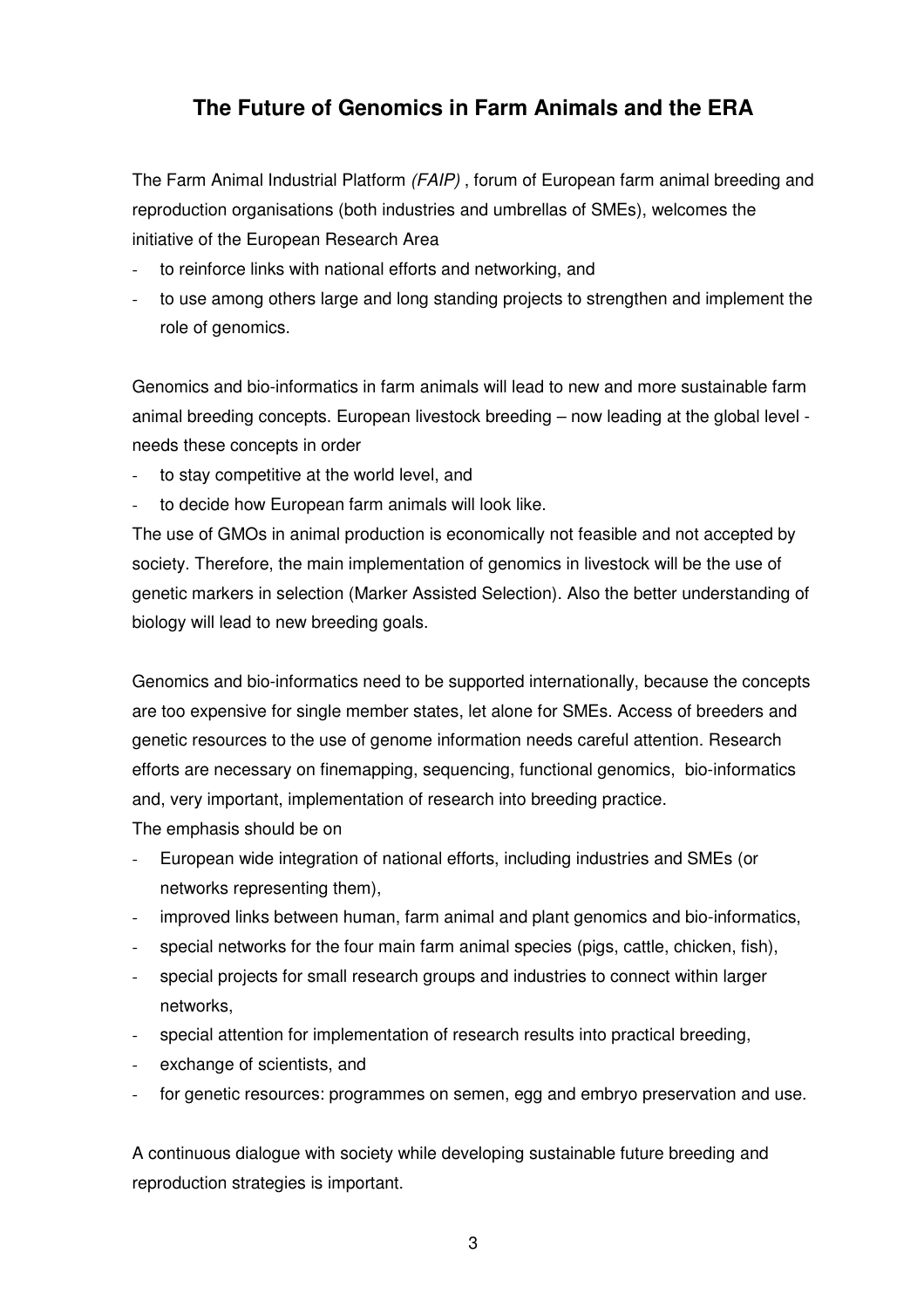# **Contents**

| The future of farm animal genomics and the ERA                  | 3               |
|-----------------------------------------------------------------|-----------------|
| Contents                                                        | 4               |
| Summary                                                         | 4               |
| Introduction                                                    | 5               |
| The situation in farm animal genomics research                  | 6               |
| The situation in farm animal breeding and reproduction practice | 7               |
| Research, infrastructure and implementation means needed        | 9               |
| Conclusions                                                     | 11              |
| Farm Animal Industrial Platform                                 | 12 <sub>2</sub> |

## **Summary**

Genomics offer possibilities for sustainable breeding, because specific elements of health, behaviour, and longevity can be improved and the quality of products can be adapted to consumer needs. Considerable investments in farm animal genomics at the European level will be necessary in order to stay competitive at the world level. This influence is needed to ensure European influence on the genetic make up of the future farm animals and access for European breeding industries to animal genome information for use in practical breeding. European breeding companies are mainly SMEs, and not able to undertake this huge effort on their own. Links with the human and plant genomic research and bio-informatics should be improved. Current national activities should be coordinated at the European level through networks, exchange of resources, combining databases, and data-warehousing. This ensures effective use of funds and the indispensible contacts with the breeding organisations and breeding populations in the home countries.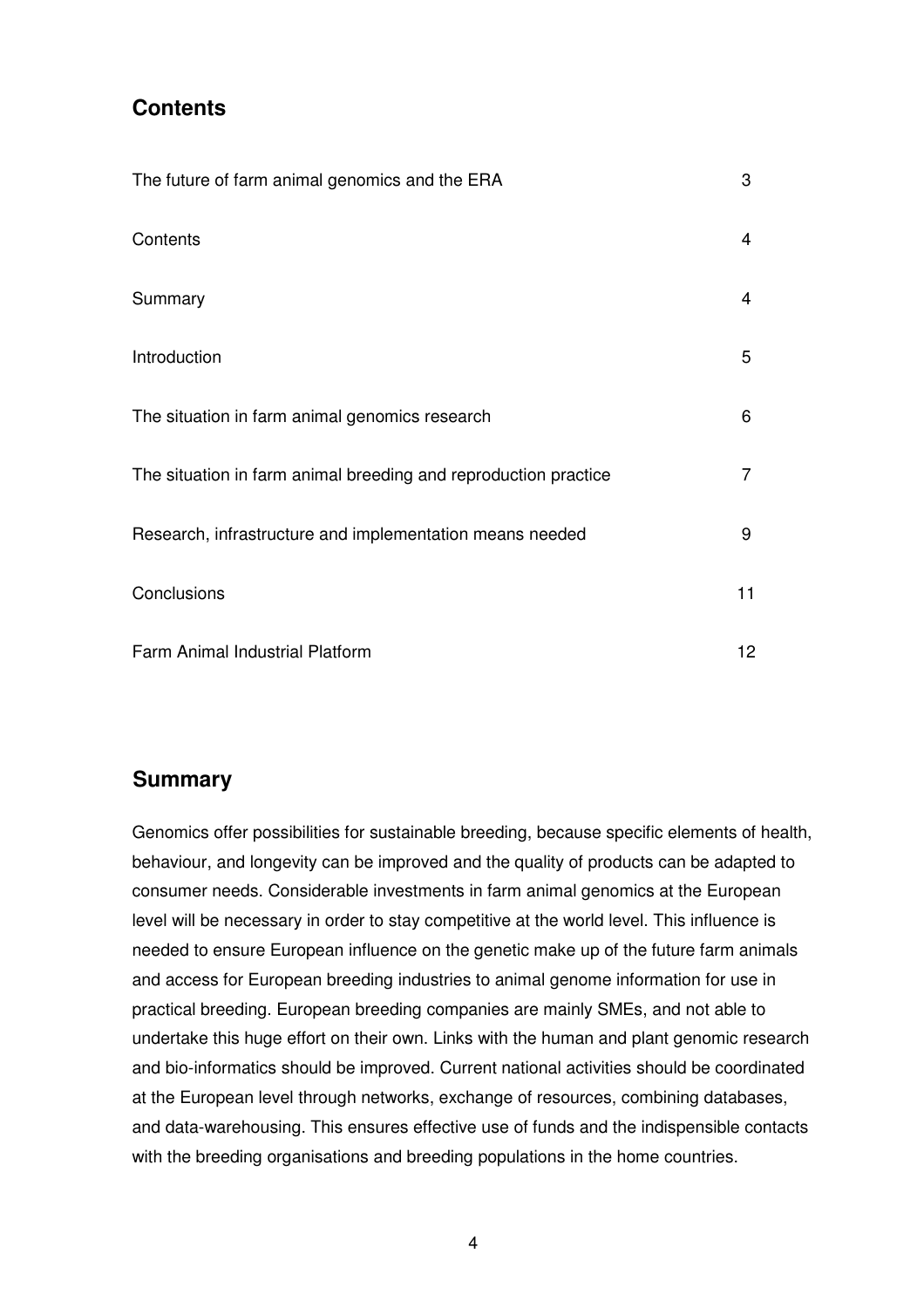# **Introduction**

Genomics has an enormous impact on the life sciences. Genome information from mouse and man becomes available at an ever increasing speed. In the present decade it will be possible to harvest in the European agrofood sector from the huge investments in fundamental genomics.

Europe traditionally has played an important role in the improvement of the major livestock species worldwide. Also, the impact of farm animal selection on farm animal production as a whole is high, because breeding response is cumulative, sustainable and can be disseminated throughout the production chain. The reproduction and selection of farm animals is a knowledge intensive sector based on research in reproduction, genetics, informatics and statistics. At the start of the 21st century, farm animal breeding is at a crossroads. Information on genes as well as phenotypes are being incorporated into selection schemes. However, genomics offers even more potential for the future. Genomics can provide the tools to improve

- the competitiveness of farm animal production,
- sustainable agriculture (e.g. the finetuning between organism and environment; animal welfare and animal health),
- genetic diversity, and
- quality and safety of production (e.g. traceability).

The investment gap with the United States is huge. For farm animals, ambitious molecular programmes are under way in the United States of America, in Japan and more recently in China. Significant research in the field of animal genomics has been presented by private companies (e.g. at the recent PAG and ISAG meetings including Monsanto, Celera and Curagen-Roche). Considerable investments in farm animal genomics and the implementation of genomics into European farm animal breeding and reproduction will be essential in order to

- keep up with developments,
- maintain the leading competitive position in classical breeding,
- prevent the movement of the best scientists to other continents,
- ensure that European companies benefit from European research investments,
- ensure access to specific biological resources ("unigene" collections of ESTs, cDNAs, genomic clones, radiation hybrids) and the distribution of these biological materials within the European research and breeders' community, and
- what may even be more important, maintain the right to remain involved in the future breeding of animals.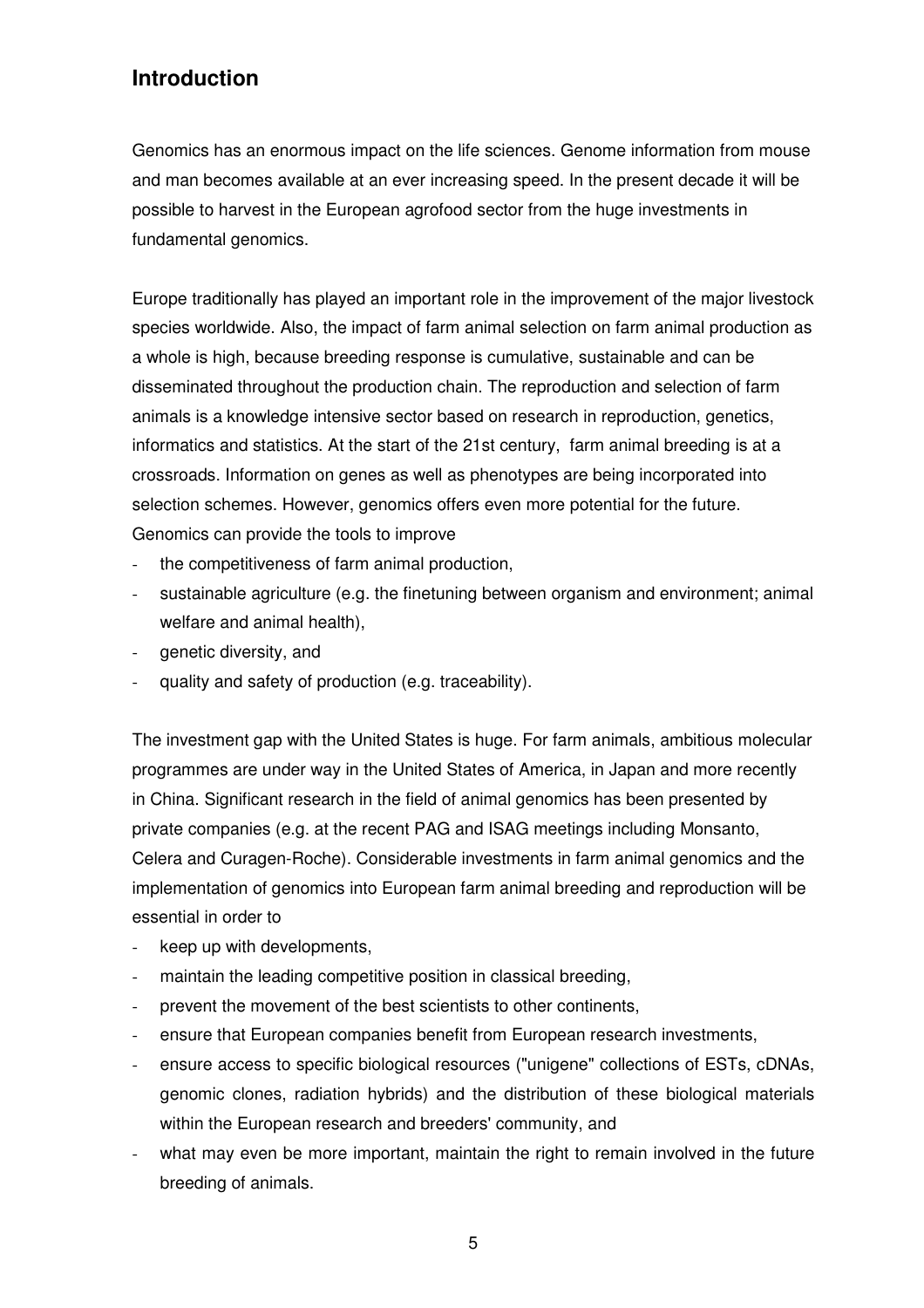# **The situation in farm animal genomics research in Europe**

The global success of European breeding is partly due to the intensive relationships with the research institutes and universities in their home countries.

Although most of the development in genomics and functional genomics comes from the human field, considerable achievements have also already been made in farm animal research. In the last decade, an enormous improvement in molecular tools was made available to the European scientific community essential for analysing farm livestock genomes. The European farm animal projects have been a great stimulant for the creation of these collaborations. Examples are the BOVMAP, the PiGMaP, Salmap and ChickMap projects. At this moment, scientist try to go a step further, and fine-map chromosomal regions associated with traits of interest, and even identifying the causal mutations, e.g the RN gene in the pig controlling meat quality, and the first development of DNA chips. Nevertheless, a huge sequencing effort is still necessary, especially of ESTs. This research is so expensive that international funding, exchange and cooperation are indispensible to be able to compete with outside Europe.

Also, some industrial partners have begun to be involved in international research and development programmes, thus ensuring practical relevance of the research.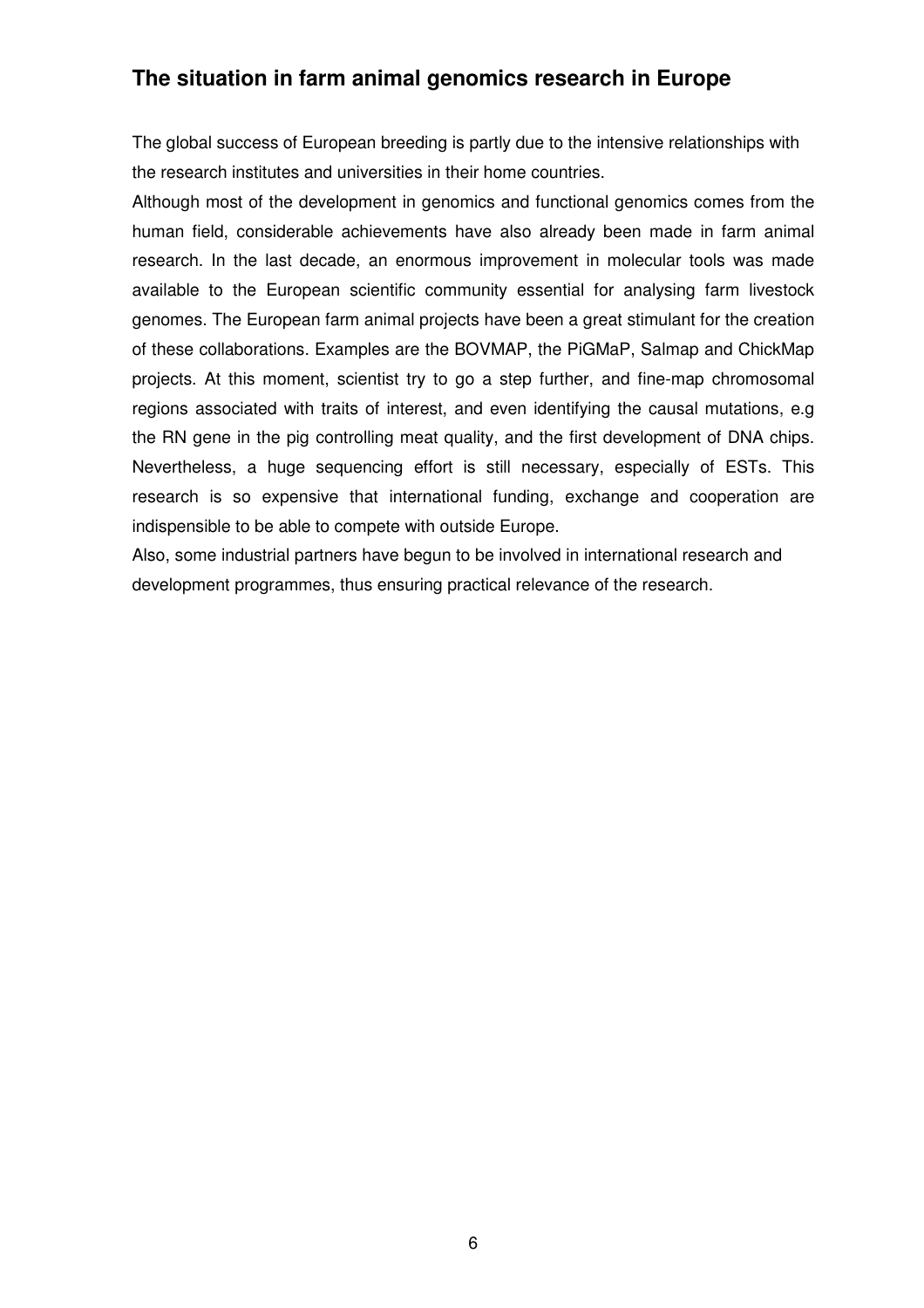# **The application of genomics in farm animal breeding**

#### A lot of animals and SMEs involved in the breeding chain

In contrast to plant breeding, in the breeding of ruminants (cattle, goats, sheep) and pigs, a large number of associated breeding units (in farms) are needed in order to disseminate new breeding material. Because they get a limited number of offspring per year - a cow gets one calf per year - the cows at the farms are the mothers of the future animals. They all represent a part of the breeding chain. Also in pigs, a large number of farms is involved in the dissemination of top breeding animals to the farmer who fattens the pigs.Therefore implementation of breeding research into practice needs this continuous relationship and finetuning through local breeders and the national breeding organisations. They are often SMEs, and operate in their native language.

#### Joining forces

However, the European breeding companies are not capable to make the step from basic and comparative genomics to application on their own. Being mainly SMEs, they do not have the knowledge and certainly not the facilities to get a full picture of the huge amount of information and to estimate their potential value for their breeding work. Currently, the evaluation of potentially valuable genes specifically for their own breeding programmes is a problem for breeding companies. Besides the investments needed, the lack of knowledge and technologies that are necessary for the implementation of genomics into animal breeding currently inhibits the application.

#### Genomics for breeding and genetic resources

The main applications of genomics in animal production will come along parentage identification, traceability of food/animals, marker assisted selection, and marker assisted introgression, and not from GMOs. Also in the preservation of genetic resources, genome information will be a very useful tool. Marker assisted selection will especially be attractive for characters that can only be measured late in life time or after slaughter (e.g. fertility, longevity), for traits with low heritability, characters that are difficult or too expensive to measure (e.g. disease resistance) or in the case of unfavourable correlation between traits (e.g. milk production – fertility). Marker assisted introgression, the introduction of a favourable gene into a commercial population, can be done more quickly, targeted, and cost-effectively if an important gene can be traced with markers precisely. The use of GMOs in animal production is economically not feasible and not accepted by society.

7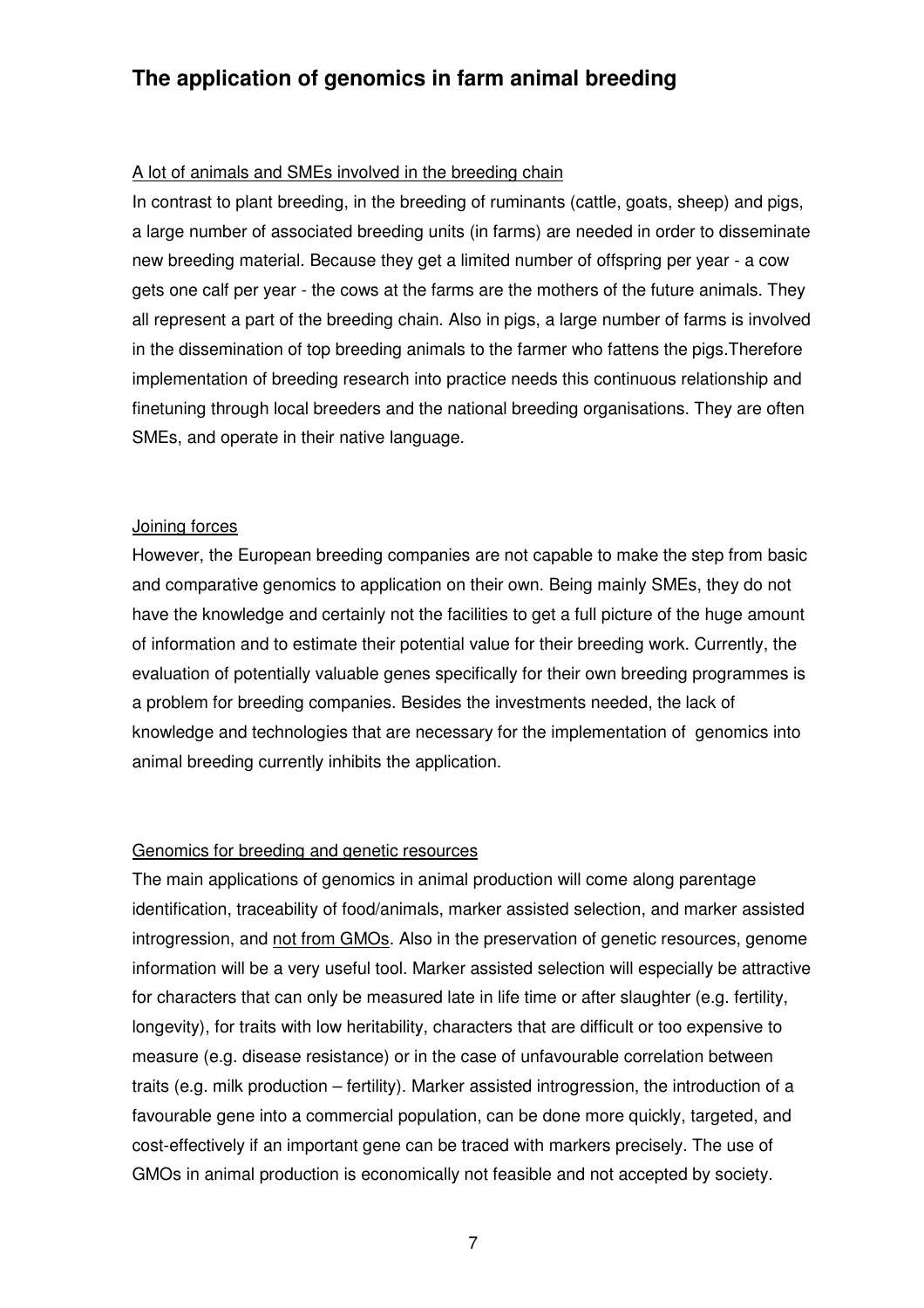#### Breeders' and genetic resources' access to genome information

At this moment European breeders have a leading competitive position in classical breeding globally. In the USA, more and more animal sequences are coming under patent protection with many more expected to come, esp. for medical purposes in human and animals. E.g. Curagen is now sequencing all transcribed sequences in the pig genome and surely will protect them by patents. Those sequences might not be freely available for the breeding of animals anymore which can also even restrict the preservation of genetic resources. The access of European breeding companies and genetic resources to genome information to use this in their work will be crucial.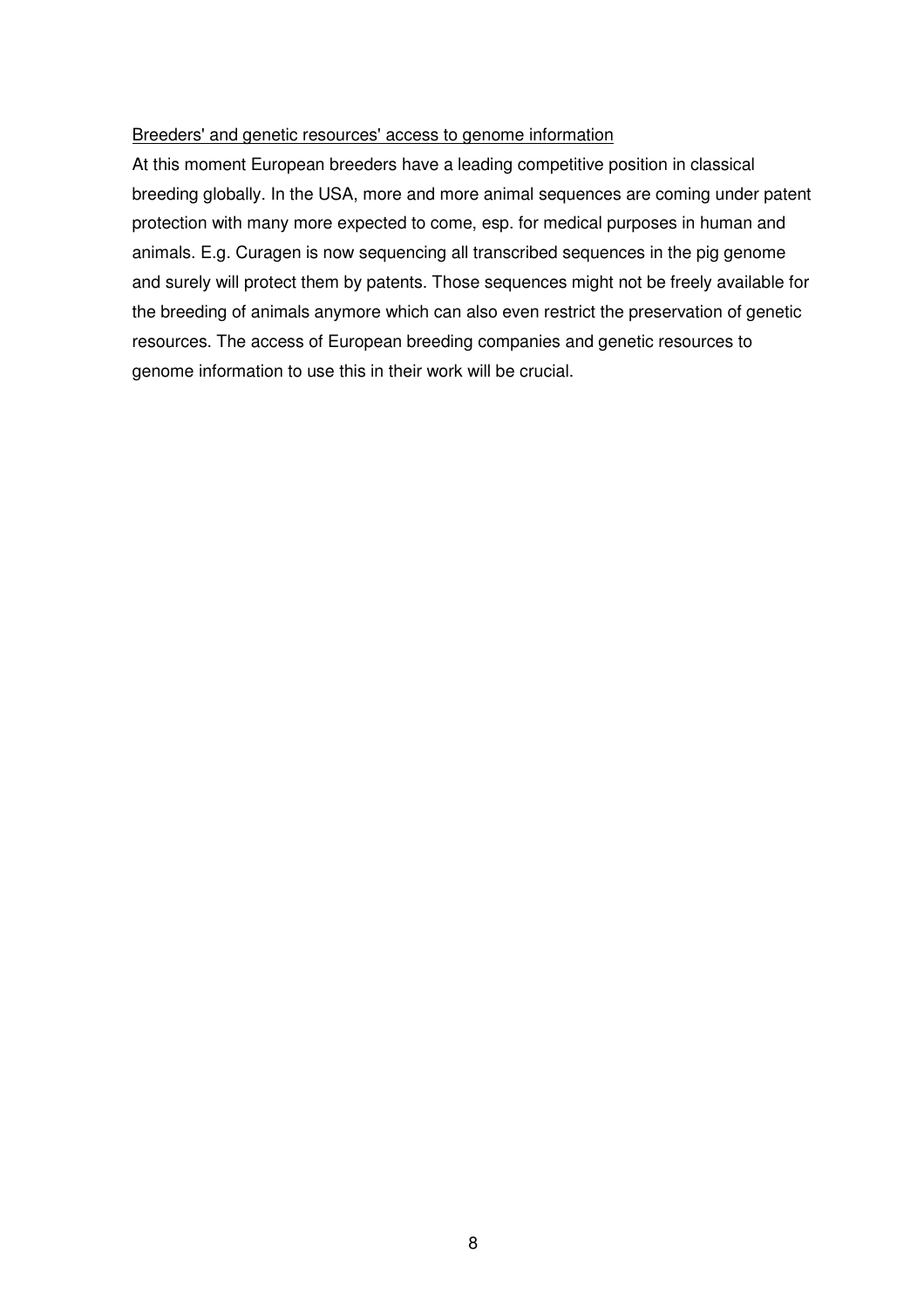## 1. Research

The following developments in research in the human and other key genomes need to be implemented in the research in farm animals genetics:

- (a) Genomics and proteomics. Further sequencing in farm animals is necessary, as the amount of ESTs and cDNAs to make links with other genomes is still far too small. In the short term, good implementation of micro-array technology in farm animals will be a key feature, needed to identify genes, gene expression and gene function involved in complex traits in farm animals. In the medium term, a further implementation of new methods in functional genomics will be needed, that enable the identification of the function of proteins and their interactions with other proteins in the animal.
- (b) Comparative genomics, to identify regulatory elements and possible causative mutations. Comparative sequencing has already been shown to be a powerful method to identify regulatory elements within genes. Comparative sequencing between human and animals not only will benefit the animal research but will also be used for the identification of regulatory elements in genes within human research as well (e.g. the 'obese' genes).
- (c) Bio-informatics. A prerequisite for an efficient use of the data obtained by the methods described under (a) and (b), are the implementation of good bioinformatics tools and bioinformatics facilities.

Heterogeneity of databases. A problem that needs attention is the heterogeneity of databases: 1) different systems house the same types of information (e.g. genetic maps from different species) 2) different types of data need to be related and available for analysis through a single interface.

Data-warehousing by means of on-line analytical processing systems. As it will become possible to analyse more data with increasing detail, it is necessary to integrate data in order to provide a framework that breeders can use and understand. As this data integration can only take place inside the computer, more and more advances in scientific knowledge, as well as downstream products of breeding, will depend on geographically distributed groups of research specialists, that pool their efforts and knowledge in analysing biological information. Thus there is a need to provide real-time data management to geographically distributed research collaborators (Internet).

## 2. Networks of excellence

As research into genomics is complicated and expensive it demands international exchange and cooperation. Several countries have started to invest money in programmes aiming to develop systematic knowledge of the genomes in farm animal species (e.g. ASTEROGER in France, Agrofood Genomics Initiatief – landbouwhuisdieren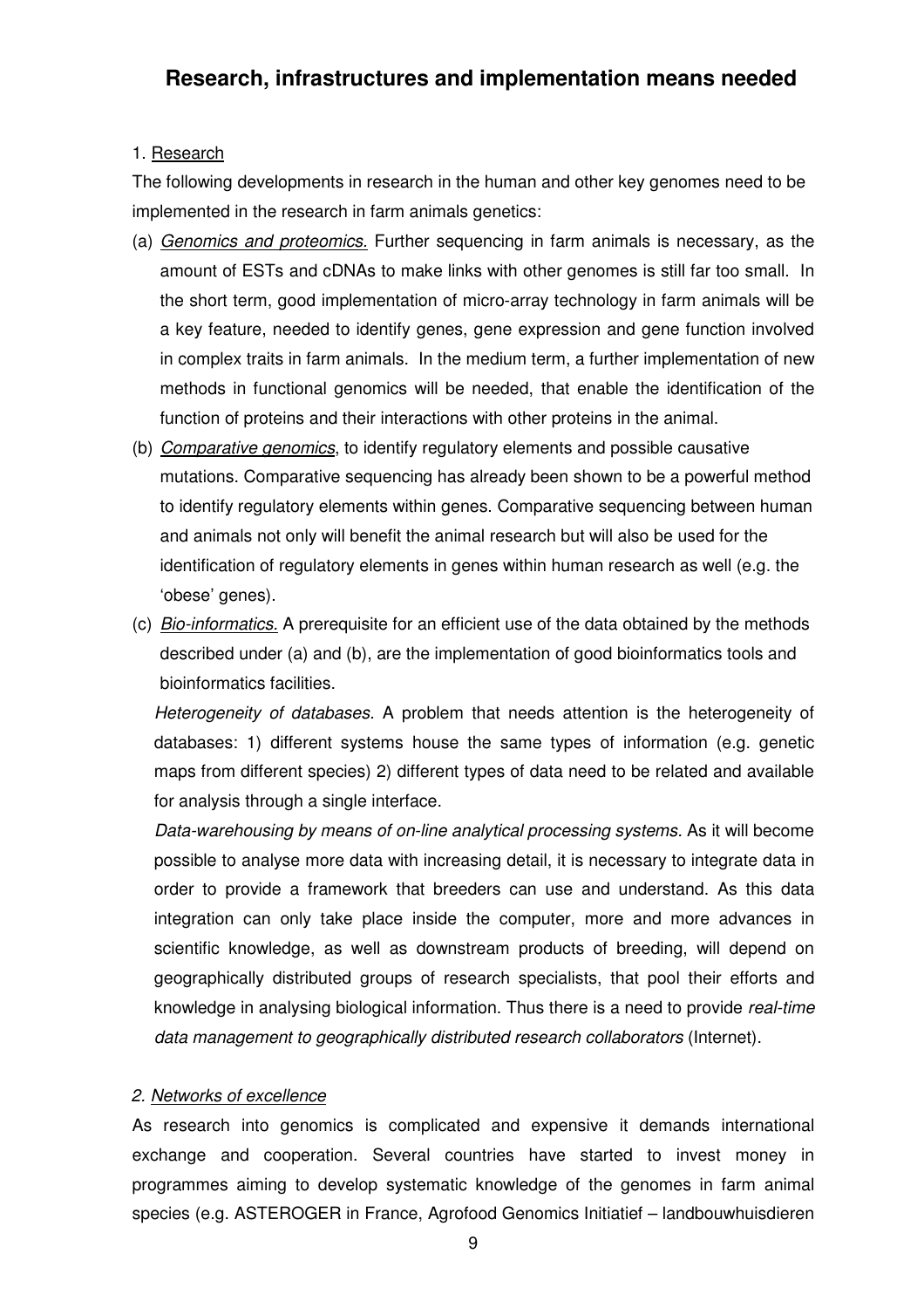in the Netherlands, and similar programmes in the UK, Germany). Coordination of national and international efforts, and of government, industry and science will have to consider several aspects:

Genome and farm animal genome networks. The European laboratories and industries need to develop closer network relationships

- 1) with the human and plant genomes and bio-informatics.
- 2) between them. Special networks across countries for the major farm animals (cattle, pig, chicken, fish) are necessary to exchange and combine the knowledge and specific projects scattered over Europe.

By improving a limited number of centres which already have a leading role in this area of research a cost effective use of funds and a good interaction with the national breeding industries in the individual countries can be achieved. Good dissemination of the results, and easy access to commercial breeding material by the different research groups will be required.

Involvement of industry Farm animal breeding and reproduction organisations should be involved in the development and implementation in all stages to ensure that research results will really be used. Participation of breeding organisations in all projects will be of vital importance to ensure relevance and implementation of the research for Europe and assist in the technology transfer aspect that is of major importance.

## 3. Databases

The specific biological resources ("unigene" collections of ESTs/cDNAs, genomic clones, Radiation hybrids) and the distribution of these biological materials within the European research and breeding community (easy access to biological materials) must be developed further.

For the development of general bio-informatics tools institutes like the European Bio-Informatics Institute (EBI)/EBML can play a role, and databases specific for farm animals can be concentrated in one or a few centres specialised in farm animal genomics. Good links will be necessary to ensure the efficient comparison of human/mouse data with data obtained from animals and to keep up with new developments in these species, e.g. by means of a genetic and informatics specialists for further implementation of database linking software, enabling the utilisation of public database information for comparative mapping and the development of good integrated linkage maps for livestock.

## 4. Implementation

The efficient implementation of genomics data in existing breeding programmes will require the development of specialised breeding strategies and breeding programmes. The existing programmes based on quantitative genetics and phenotypic data need to be extended to integrated programmes describing ways to utilize molecular and phenotypic information in genetic evaluations.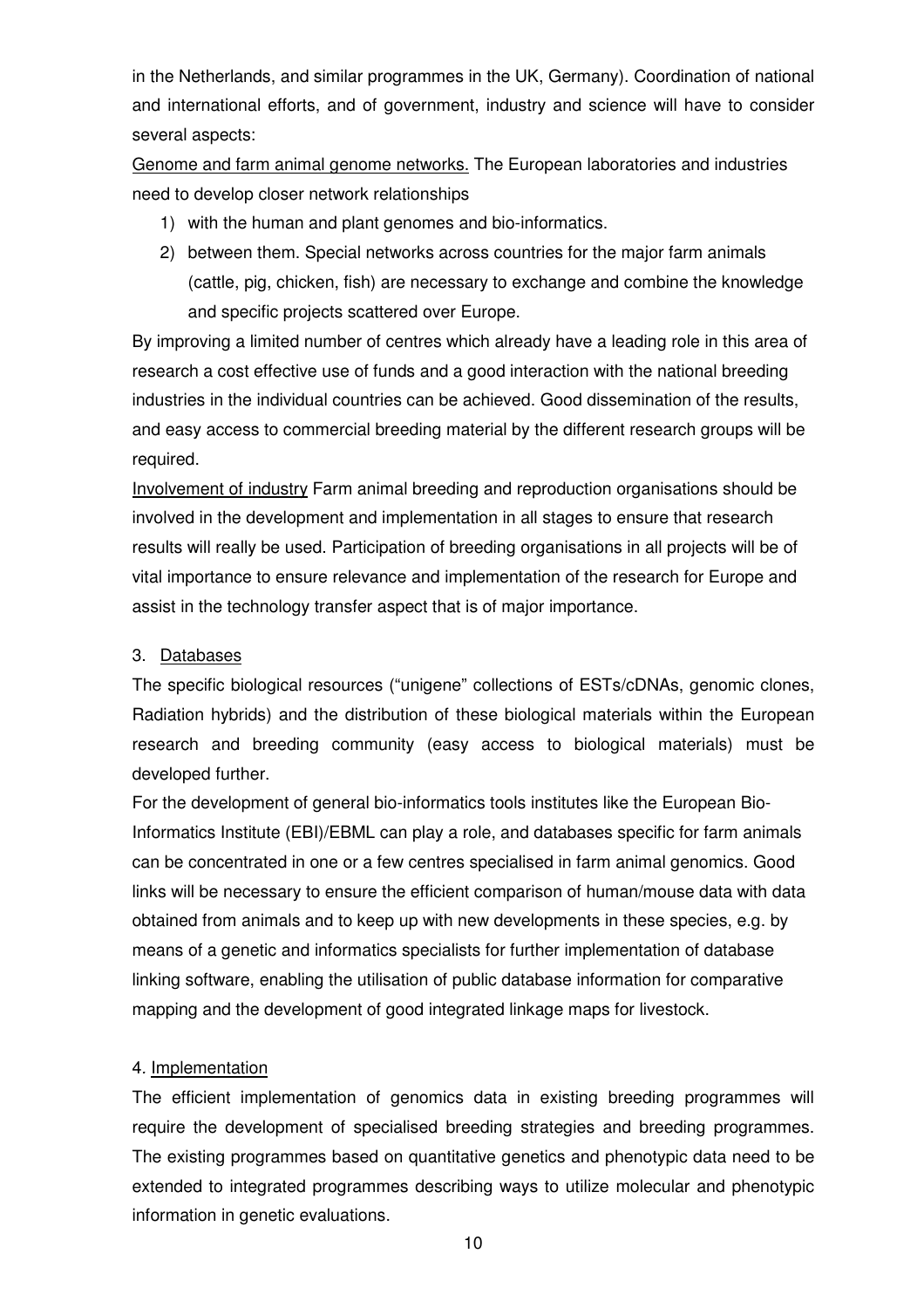The barriers that need to be taken are, next to comparative genomics, and tracing/getting access to the right databases:

- a) accessing and utilising the results of QTL experiments using farm animals,
- b) evaluation of promising candidate genes in breeding programmes.
- c) development of a new generation of programmes for breeding value estimation that adequately combine both phenotypic and genotypic information.

#### 5. Reproduction

In farm animal breeding reproduction is a crucial phase. When it comes to genetic resources and farming, the possibilities to store, thaw and use genetic material are important. Therefore, research into semen, egg and embryo biology and technologies need to developed further.

#### 6. Small projects and small research groups

The research and networks must be be open to small research groups and industries, e.g. from Southern Europe, so that scientists from all countries, small industries and minor species (e.g. sheep, goat, duck, ostrich) will be able to develop skills and new products. Special small scale projects must make it possible to 'hook on' to the major laboratories and industries.

# **Conclusions**

In order to stay competitive at the world level, and to ensure European influence on the genetic make up of the future farm animals considerable investments in farm animal genomics at the European level will be necessary. Access of breeders and genetic resources to the use of genome information is a major concern which needs careful attention. Most European animal breeding companies are SMEs and hardly have the knowledge and certainly not the facilities to achieve this alone. Therefore, European wide efforts, and transfer of knowledge from the human and other key genomes are necessary. The emphasis should be on a ) research and development of farm animal genomics and bioinformatics in networks of excellence comprising the current reserach centres of excellence and breeding industries in farm animals, b ) transfer of the knowledge of key genomes to farm animals and improved links with key genome databases, c ) coordination of national farm animal genomics efforts, and d ) the involvement of farm animal reproduction and selection organisations in the development and implementation of this complex area.

Acknowledgements: Patrick Chardon, Martien Groenen, Barbara Harlizius, Jan Merks, Anne-Marie Neeteson, Graham Plastow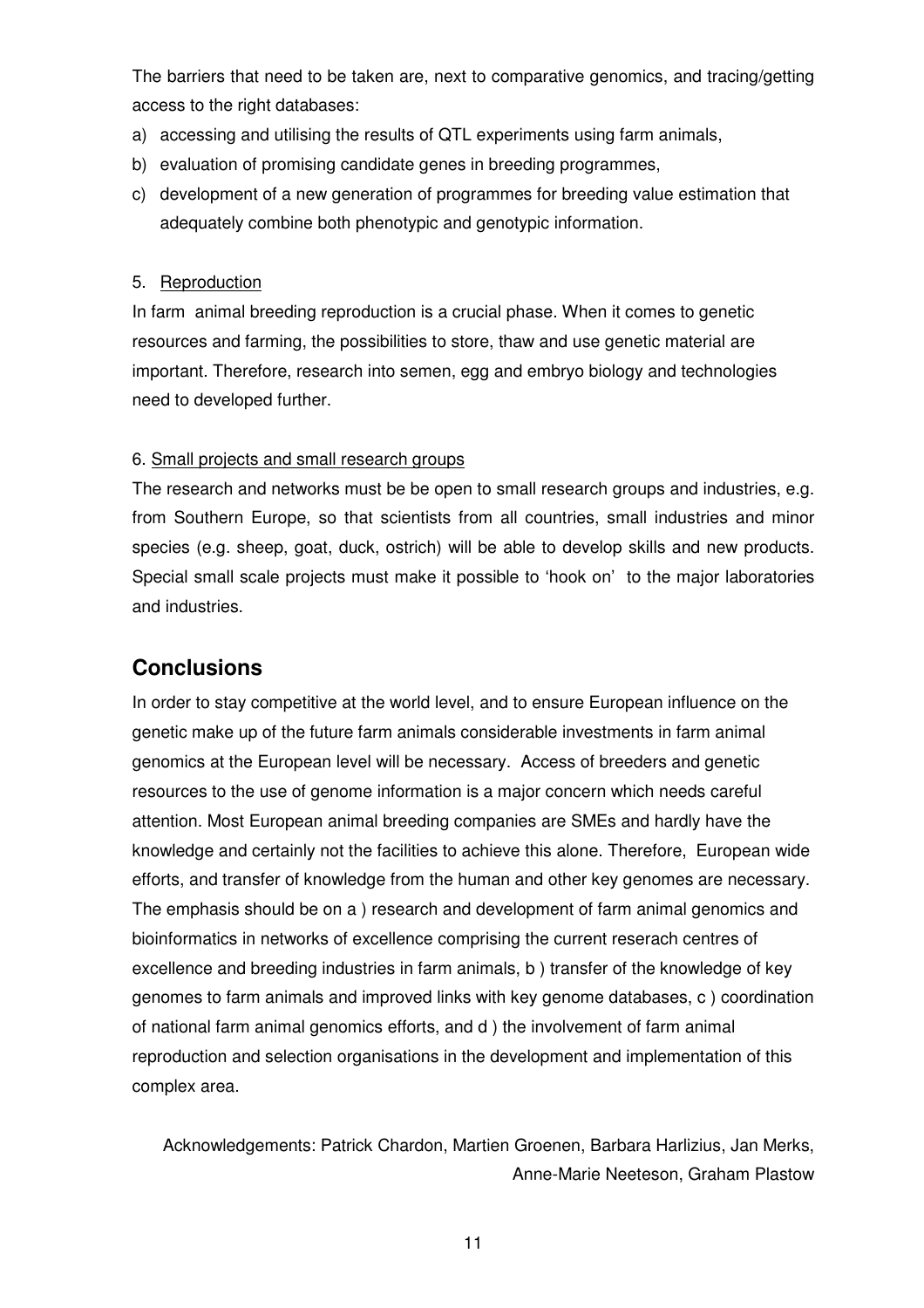# **Farm Animal Industrial Platform** (FAIP) \_\_\_\_\_\_\_\_\_\_\_\_\_\_\_\_\_\_\_\_\_\_\_\_\_\_\_\_\_\_\_\_\_\_\_\_\_\_\_\_\_\_\_\_\_\_\_\_\_\_\_\_\_\_\_\_\_\_\_\_\_\_\_\_\_\_

The Farm Animal Industrial Platform (FAIP) is an independent *European forum for farm* animal reproduction and selection organisations (both industry and farmer's cooperatives), including companies not involved in genetic improvement, reproduction and related technologies. In 1995, the major European breeding industries joined forces, because of their common interest in precompetitive research at European level.

Research in the area of farm animals has an impact beyond species. For this reason, the industries of a wide range of farm animals - cattle and other ruminants, pigs, poultry and aquaculture - are represented within FAIP, directly or through their umbrella organisations. The majority of companies active in this sector are SMEs.

The aim of the Platform with regard to breeding and reproduction of farm animals is:

- 1) to stimulate research and research funding at European level, and to indicate the direction of research that is important for the industry to the European Commission and other interested bodies,
- 2) to stimulate interaction and cooperation between researchers and industry involved in the reproduction and selection of farm animals
- 3) to be a focal point for basic information about European research funding and granted research projects
- 4) to be a forum for farm animal industry interested in and/or related to reproduction and selection.

The Platform has contacts with project holders of EU granted farm animal reproduction and selection projects. These contacts are important to avoid duplication of efforts, ensure relevance, and optimise use of European funds. FAIP informs members about funding possibilities at European level, and stimulates participation of industries in research projects through partnering of industry and scientists in international research projects.

FAIP is a forum for the development and expression of opinions on research related topics (e.g. patent directive and new breeding technologies) with regard to farm animal breeding and reproduction.

FAIP aims at explaining farm animal breeding and reproduction to a wider audience. Transparency and a continuous dialogue with society are vital for mutual understanding of animal breeding and reproduction and animal products.